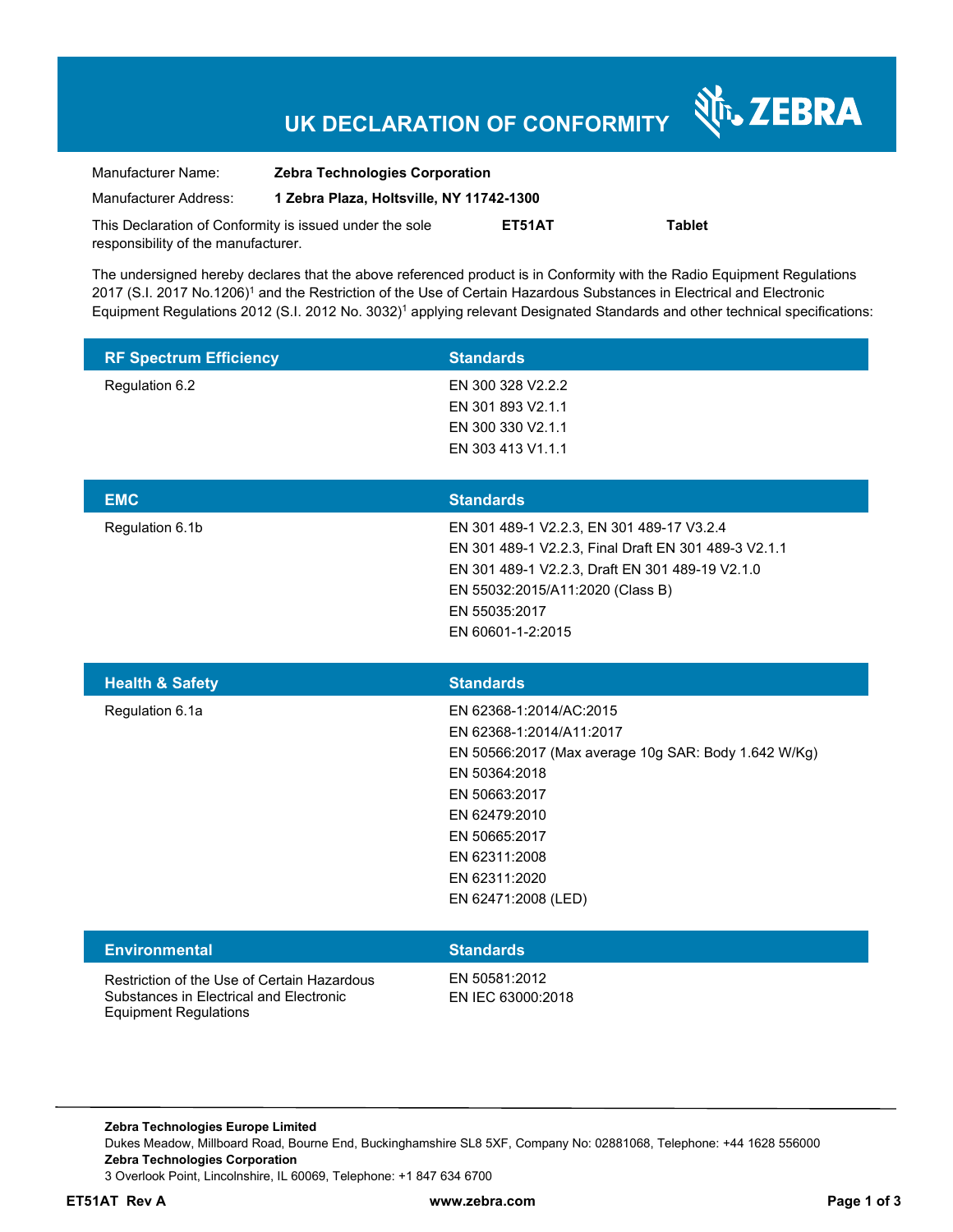## **UK DECLARATION OF CONFORMITY**

With regard to the Radio Equipment Regulations 2017 (S.I. 2017 No.1206)<sup>1</sup>, the conformity assessment procedure referred to in regulation 41(4)(a) and detailed in Schedule 2 has been followed.

 $^{\rm 1}$  As amended by applicable EU withdrawal legislation implemented at the time of issuing this declaration

#### **Signed on behalf of Zebra Technologies Corporation**

*(Signature of authorized person)* Marco Belli Rev: A Sr. Manager, Regulatory **Date: 12 March 2021** Control and Date: 12 March 2021 Place: Bourne End, UK

र्शे<sub>ि</sub>, ZEBRA

**Zebra Technologies Europe Limited**  Dukes Meadow, Millboard Road, Bourne End, Buckinghamshire SL8 5XF, Company No: 02881068, Telephone: +44 1628 556000 **Zebra Technologies Corporation**  3 Overlook Point, Lincolnshire, IL 60069, Telephone: +1 847 634 6700